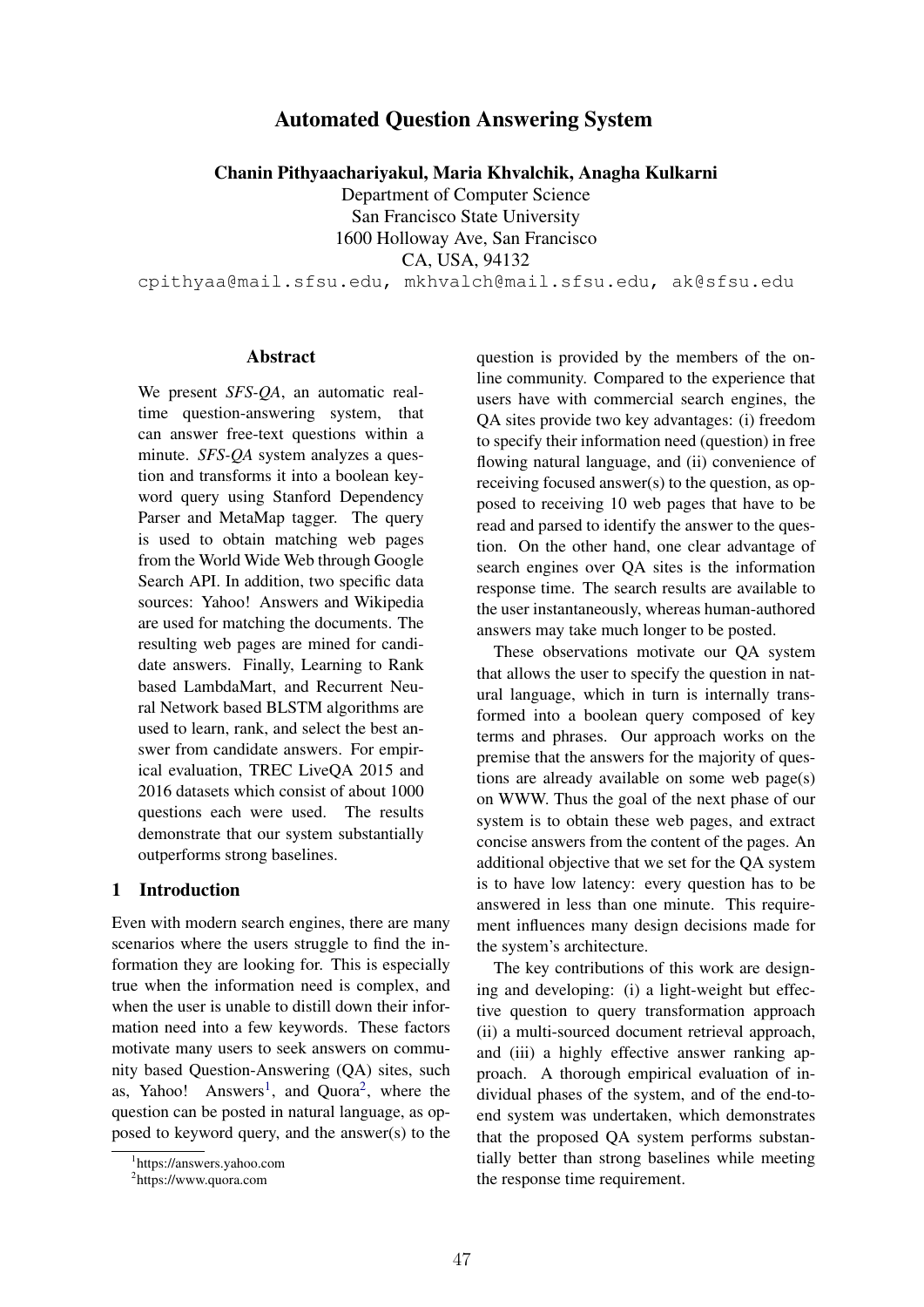#### 2 Related Work

Liu et al. analyzed the difference between queries and questions in the context of community QA sites (Qiaoling Liu, 2016). They confirmed the common belief that queries are focused on key concepts (things/nouns and actions/verb). While questions also include contextual and etiquette related terms. In their analysis only 31.4% of terms overlapped between question and query. They also observed that questions contain more abbreviations, and shortened versions of terms, since the writer perceives more freedom of writing with questions.

Savenkov et al. introduced a new QA system that uses multiple data resources such as Wikipedia data, WWW, and Yahoo! Answer Collection (Savenkov and Eugene, 2016). Wikipedia corpus is used to obtain relevant documents for an answer, and results from Web search are used for query expansion. They detected keywords from top snippet results. Then, they expanded keyword terms that may be misspelled and have multiple thesauruses from the snippets. This lexical match increases the opportunities to match more relevant documents when a less popular keywords is used in a query. Finally, they used WebScope L6 dataset, which contains 4.4 million Yahoo! Answer questions, to run through a supervised learning to label the association between question terms and answer entities. The label is used to evaluate the candidate answer based on its association score. Their result showed a significant improvement because web search results are the effective resources that enhance the query understanding. Moreover, the question-answer pairing successfully ranked candidate answers by helping with entity identification.

Shtok et al. proposed a new approach to answer a new question from CQA site such as Yahoo! Answers by reusing past answers from previous similar questions from CQA site itself (Shtok and Szpektor, 2012). They applied a cosine similarity to match potential past questions as the candidate selections. The next step is to extract only the best answer from the selected old questions as candidate answers. Then they applied statistic classifier to select the final answer. This research achieved high precision answering and preserved human generated content answer unlike other automatic question answering systems that used web extraction to generate the answers.

Pinter et al. introduced a new method that applied a grammatical dependency parser to identify segments of CQA questions to generate queries (Pinter and Reichart, 2016). Because CQA questions are often long and verbose, the dependency parser is required to partition a question into several syntactically independent segments. The segment queries, which are generated from fragments of a question, are more effective to find the relevant answers than the simple phrase queries.

Soricut and Brill (R. and E., 2006) published one of the first papers on non-factoid question answering, and many others have followed (R. and H.; Surdeanu et al., 2011; Oh J. H., 2012). As a training set they used a corpus of 1M questionanswer pairs from FAQ collected on the Web. To search for the answer candidates they used MSNSearch and Google. Our work uses different algorithm for QFM, is trained using Yahoo! Answers dataset and uses learning to rank techniques which started to advance in mid-00s. In recent years the advancements in NLP/ML techniques and availability of large QA datasets have propelled research and contests on answering open-domain non-factoid questions (Agichtein E., 2015). Wang et al. (Wang and Nyberg, 2015, 2016) works were the winner of two subsequent TREC LiveQA competitions. In the first paper they trained an answer prediction model using BLSTM Neural Network. In the second - Neural Machine Translation techniques to train the model which generates the answer itself given only a question. We use their method as a baseline comparing our work against to.

## 3 SFS-QA: An automated real-time question-answering system

Our QA system is structured as a pipeline of four components: Query formulation, Document retrieval, Candidate answer extraction, and Answer selection. The first module is responsible for parsing, and transforming the question into a query, that is used by the second phase to retrieve documents that may contain the answer, the third phase is tasked with identifying the minimal unit of text that answers the original question, and the fourth phase selects the unit of text that serves best as the answer to the question. The architecture of the system is shown in Figure 1.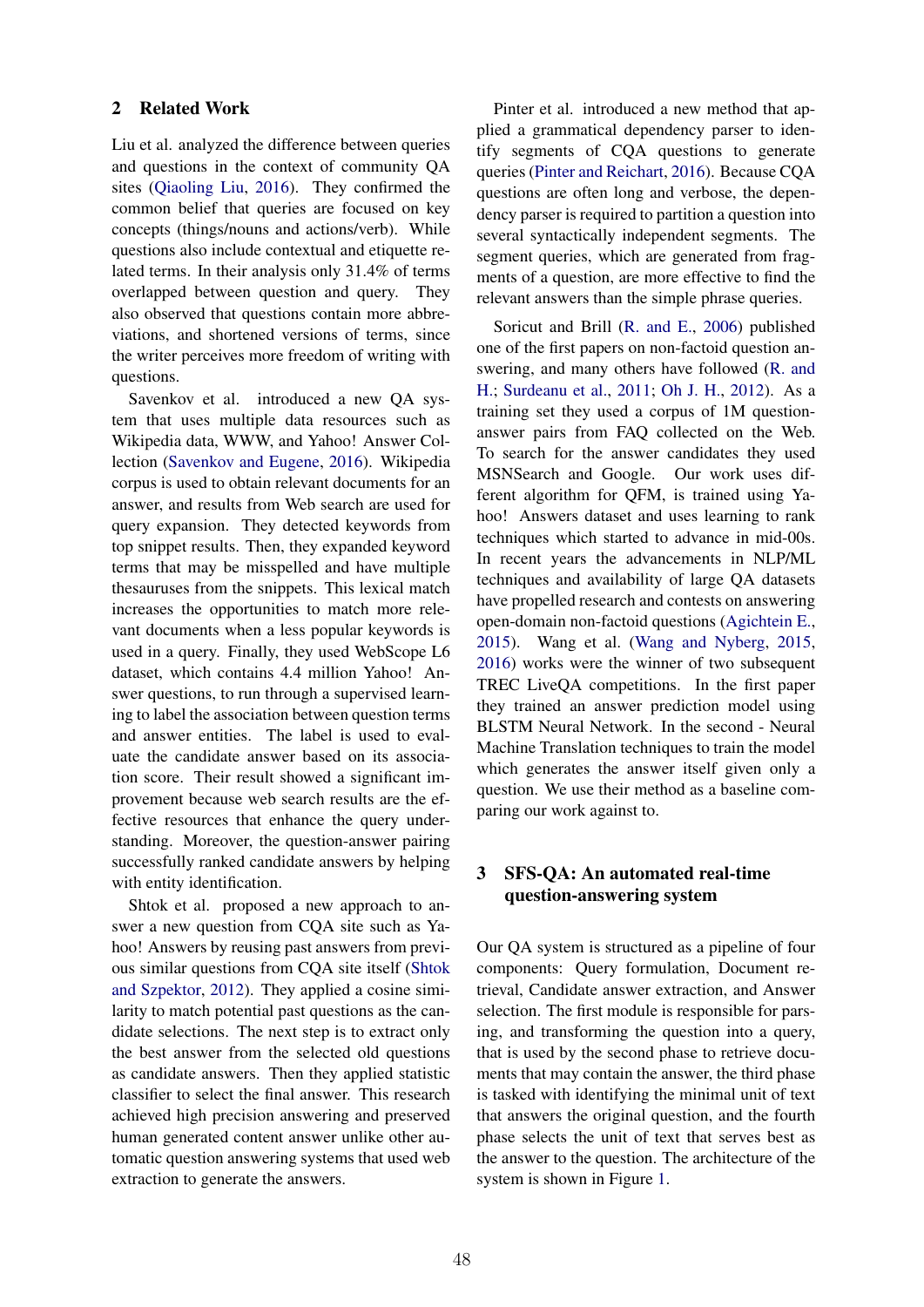

Figure 1: System Architecture for SFS-QA system. QFM: Query Formulation Module. DR: Document Retrieval Module. CAEM: Candidate Answer Extraction Module. ASM: Answer Selection Module.

#### 3.1 Query Formulation Module (QFM)

This module transforms free-text questions to a well-formed boolean conjunctive queries that can be evaluated by a search engine. This is a challenging problem because questions are often verbose. Questions often contain information that is useful for a human reader but is superfluous, or even misleading, if included in the search query. We address this verbosity problem at multiple levels.

First, not every sentence in the question contributes to the final query. Only sentences that start with WH-words (e.g. Who, When, Where, Why) and end with a question mark do (Varanasi and Neumann, 2015). Second, within a sentence only certain select parts of the question are included in the query. Also, the length of these parts, individual words or phrases, is selected carefully. For example, transforming the following question, *"Why's juice from orange peel supposed to be good for eyes?*", into a unigram boolean query: *(orange) AND (peel) AND (juice) AND (good) AND (eyes)*, is not effective because most of the retrieved web-pages are about *orange juice* and not about *orange peel juice*. In order to construct a boolean query that retains the key information in the question, QFM performs detailed grammatical analysis of the question. Specifically, we use the Stanford Dependency Parser (Chen and Manning, 2014) to identify the various phrases (noun, verb, preposition, and adjective phrases) in the sentence. This allows us to identify important phrases, rather than just individual words. For the above question, this approach selects important phrases and generates the final boolean conjunctive query as follows: *(juice) AND (orange peel) AND (good for eyes)*. This query is successful at retrieving webpages about *orange peel juice* rather than about *orange juice* even though the latter has the more dominant presence on the web.

The English *closed class* terms (pronouns, determiners, prepositions) in the question are often ignored since they do not capture the central topic of the question. However, in certain situations the prepositions should be included in the query. In case of the following question, *"How much should*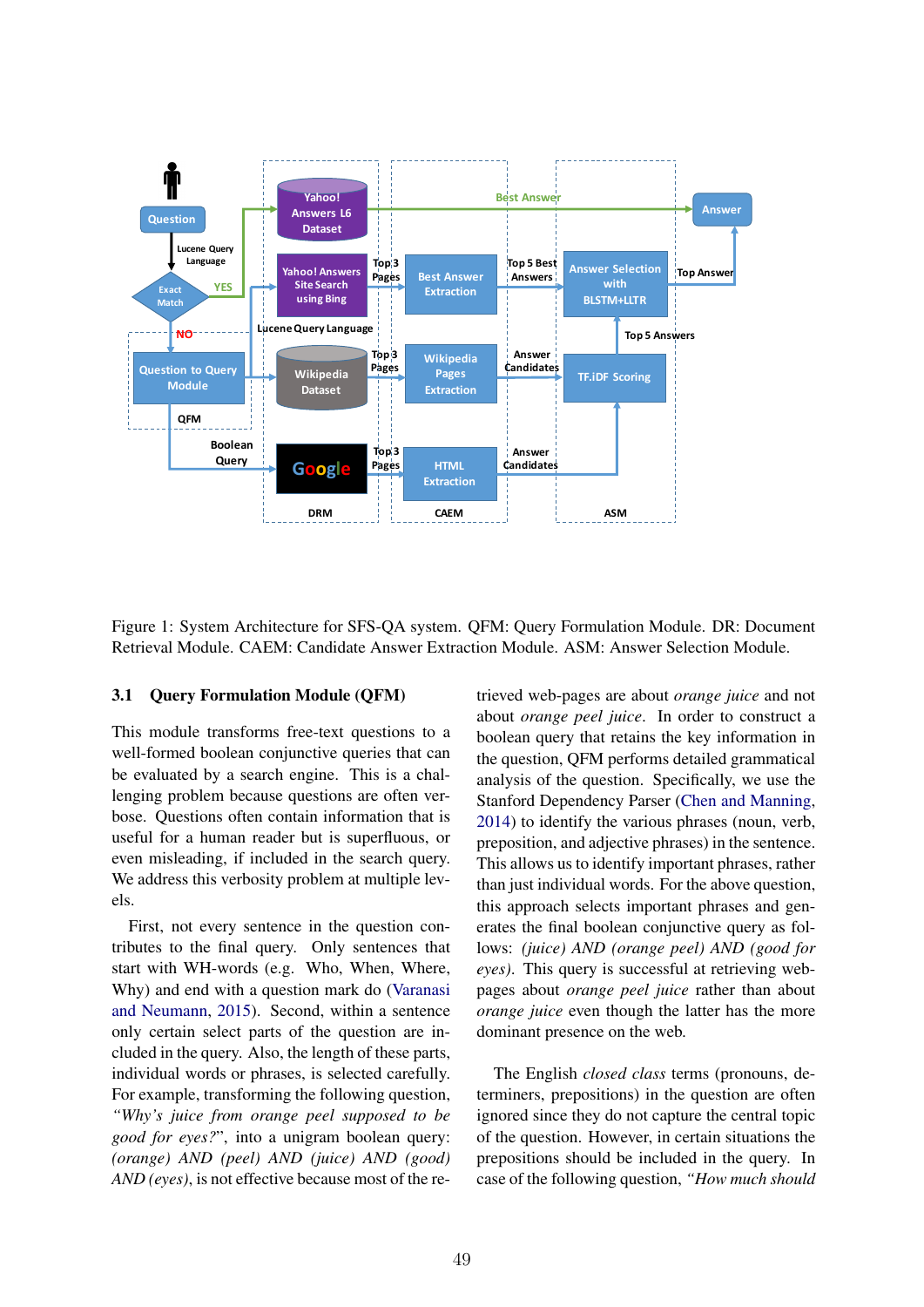*I pay for a round trip direct flight from NYC to Chicago in early November?"*, if the preposition words, *from* and *to*, are ignored then the information about the travel direction is lost. Preposition detection is used to address this issue where the grammatical tree structure of the sentence is leveraged to identify the preposition phrases, such as, *from NYC* and *to Chicago*, and these are included as-is in the boolean query.

The *verb phrase* is another important dependency phrase that the system needs to identify because sometimes single verb term is too broad, and thus not useful in retrieving relevant documents. However, in such circumstances the verb phrase provides a focused search query. As an example question, *"How to map dowse using a pendulum?"*, without the verb phrase detection, the system generates the query: *(map) AND (dowse) AND (use) AND (pendulum)*. Once the query is run through a search engine, it might retrieve a distorted set of documents because the verb *map* is ambiguous between mapping either *dowse* or *pendulum*. The verb phrase detection, however, generates a more explicit query: *(map dowse) AND (use pendulum)* that is less likely to retrieve ambiguous result set.

All of the above transformations are necessary when the question is verbose. However, when the question is well-articulated and succinct, no transformations are performed. Questions with 8 words or less are considered concise, and used as search queries as-is.

A substantial fraction of the posted questions on the community sites are related to *health*. These questions also tend to have certain unique properties, such as, the larger *vocabulary gap* between the question and the content of the relevant documents. A vocabulary gap exists between two units of text when they use different vocabulary to convey the same meaning. Since the questions are authored by ordinary people they tend to use the common names for diseases, conditions, and symptoms, while the relevant documents written by medical professionals/experts tend to use the technical names for these concepts. As a result, a document that is relevant to the question might have very little word overlap with the question, and thus not be retrieved. To avoid this, query expansion is often proposed as the solution. Doing effective query expansion for medical text is a non-trivial problem. Fortunately there exists an

excellent resource, MetaMap tagger<sup>3</sup>, that we use in our work for health category questions (Aronson and Lang, 2010). For example, the question, "*how to treat type 2 diabetes without medication"*, is transformed into the following query using the synonyms suggested by the MetaMap tagger for this question, *(medication OR pharmaceutical preparations) AND (non-insulin-dependent) AND (type 2 diabetes OR diabetes mellitus)*.

In summary, the input to the Query Formulation Module is the user question, and QFM transforms it into a query, which is handed over to the next phase.

#### 3.2 Document Retrieval Module (DRM)

The goal of this module is to use the generated query to obtain a set of web pages that are likely to contain answer(s) for the question. First, however, it is checked if the current question has already been answered on Yahoo! Answers. If that is the case then the answer that has been voted as the best answer is returned by the system. Finding an exact match of the question on Yahoo! Answers is however a rare occurrence.

A targeted search is conducted on two online knowledge sources: English Wikipedia, and Yahoo! Answers. To facilitate faster query response time, we maintain a local copy of the English Wikipedia, and the query is run against this local copy. The top three wiki pages returned for the query are added to the set of answer-bearing web pages. We use Solr/Lucene to index and search the Wikipedia copy.

For Yahoo! Answers (Y!A), we use a twopronged strategy to provide short query response time. A local copy is maintained of the Webscope L6 dataset  $4$ , which is a snapshot of the Y!A site captured in October 2007. This data consist of 4.4+ million questions and all the posted answers, along with metadata, such as, question category, and best voted answer. This data is also indexed with Solr/Lucene for efficient access and search. In addition to L6, the system is also capable of conducting a site search of Yahoo! Answers, in order to obtain the most up-to-date data. The *site search* functionality of Bing Search API is used to accomplish this. It was found that Google Search API is biased against Yahoo! Answers, and thus Bing was chosen for this task. The top three an-

<sup>3</sup> https://metamap.nlm.nih.gov

<sup>4</sup> https://webscope.sandbox.yahoo.com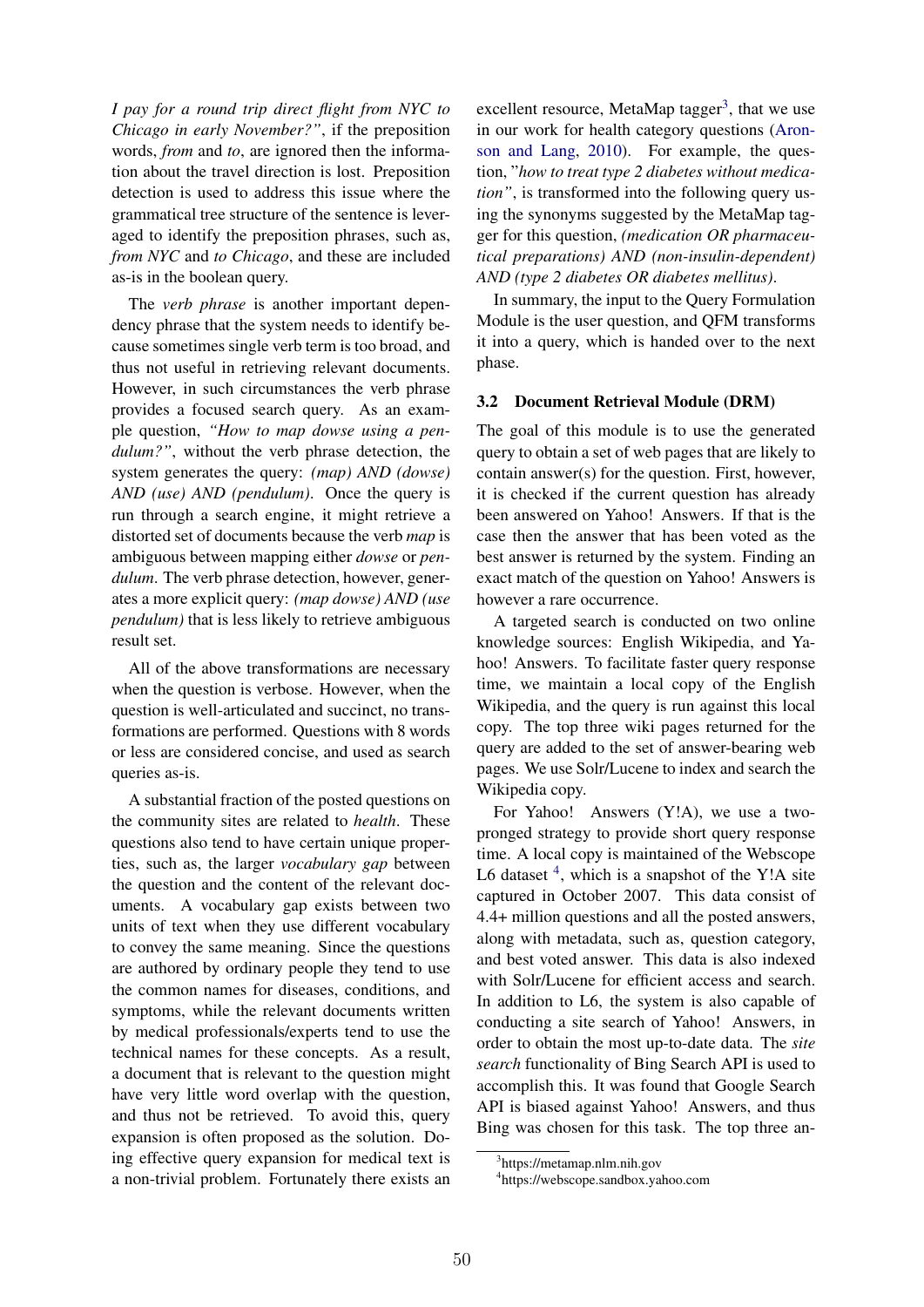swer pages are added to the set of answer-bearing web pages.

Finally, the larger World Wide Web is searched using the Google Search API. The top three web pages returned for the query are added to the set of answer-bearing web pages. In total, this module identifies at most nine web pages that are passed on to the next module.

## 3.3 Candidate Answer Extraction Module (CAEM)

The set of web pages identified by the Document Retrieval Module are downloaded, and each page is passed through the following text processing pipeline. The first step extracts ASCII text from the web page using an html2text library<sup>5</sup>. We refer to the extracted text as a document. This document is next split into *passages*, where each passage consists of four consecutive sentences, the most popular answer length in Yahoo! Answers dataset. A sliding span of four consecutive sentences is used to generate the passages. Thus, a document containing five sentences would generate two passages. This approach generates many passages, specifically,  $1 + (n - 4)$ , where *n* is the total number of sentences in the document. The passage length of four sentences was chosen based on data. On an average, high quality answers in the L6 dataset contain four sentences. Shorter answer lengths (single sentence) are common for factoid questions but majority of the L6 questions cannot be categorized as purely factoid.

Passages that do not contain any of the query terms, or that contain more than 2 line breaks, or more than 10 punctuation marks, or non-printable symbols are eliminated. Also, passages that are not in English are filtered out. The langdetect library<sup>6</sup> is employed for language identification. All the passages that survive the filtering step are considered as *candidate answers*.

#### 3.4 Answer Selection Module (ASM)

In this final step of the QA pipeline, the best answer from all the candidate answers is chosen. We experiment with three algorithms for this task: (i) Learning To Rank (LeToR) based LambdaMart algorithm (Burges, 2010), (ii) Neural Network based BLSTM algorithm (Graves and Schmidhuber, 2005), and (iii) a combination approach that employs both, LambdaMart and BLSTM.

There is a rich history of LeToR approaches being applied to automated QA (Bilotti et al., 2010; Surdeanu et al., 2011; Agarwal et al., 2012). Following on this tradition, for the baseline approach, we employ the LambdaMart algorithm to learn a ranking model for scoring the candidate answers, and the highest scored answer is selected as the final answer. We refer to this answer selection approach as LLTR. A subset of the *Webscope Yahoo! Answers L6* dataset<sup>7</sup> is used for training the LLTR model. For many questions in this dataset one of the answers for the question is identified as the best answer. For training LLTR the best answer is assigned the highest rank label, and the remaining answers are assigned a rank label proportional to their BM25 score with the best answer. The following feature set is computed for each *<*question, answer*>*pair: Okapi BM25 score, cosine similarity, number of overlapping terms, number of punctuation marks in the passage, number of words in the answer, number of characters in the answer, query likelihood probability, largest distance between two query terms in the answer, average distance between two terms, number of terms in longest continuous span, maximum number of terms matched in a single sentence, maximum number of terms in order. Before computing each of these features, all terms from query and candidate answer were stemmed using Porter.

Recurrent Neural Network (RNN) based approaches have received a lot of attention from the QA community recently (Severyn and Moschitti, 2015; Cohen and Croft, 2016; Wang and Nyberg, 2015, 2016). Since carefully feature engineering is completely unnecessary for NNs these networks lend themselves very well to the QA problem where it is difficult to defining features that generalize well. In fact, the best performing system (Encoder-Decoder) at the TREC 2016 LiveQA track employed a recurrent neural network based approach. In our work we have employed the Bidirectional Long Short Term Memory (BLSTM) neural network because it adapts well to data with varying dependency spans length. The bidirectional property of this network allows for tracking of both, forward and backward relations in the text. We use a modification of network architecture implemented in (Wang and Nyberg, 2015). The network consists of several layers: the word embedding layer followed by BLSTM layer,

<sup>5</sup> https://pypi.python.org/pypi/html2text

<sup>6</sup> https://pypi.python.org/pypi/langdetect

<sup>7</sup> http://webscope.sandbox.yahoo.com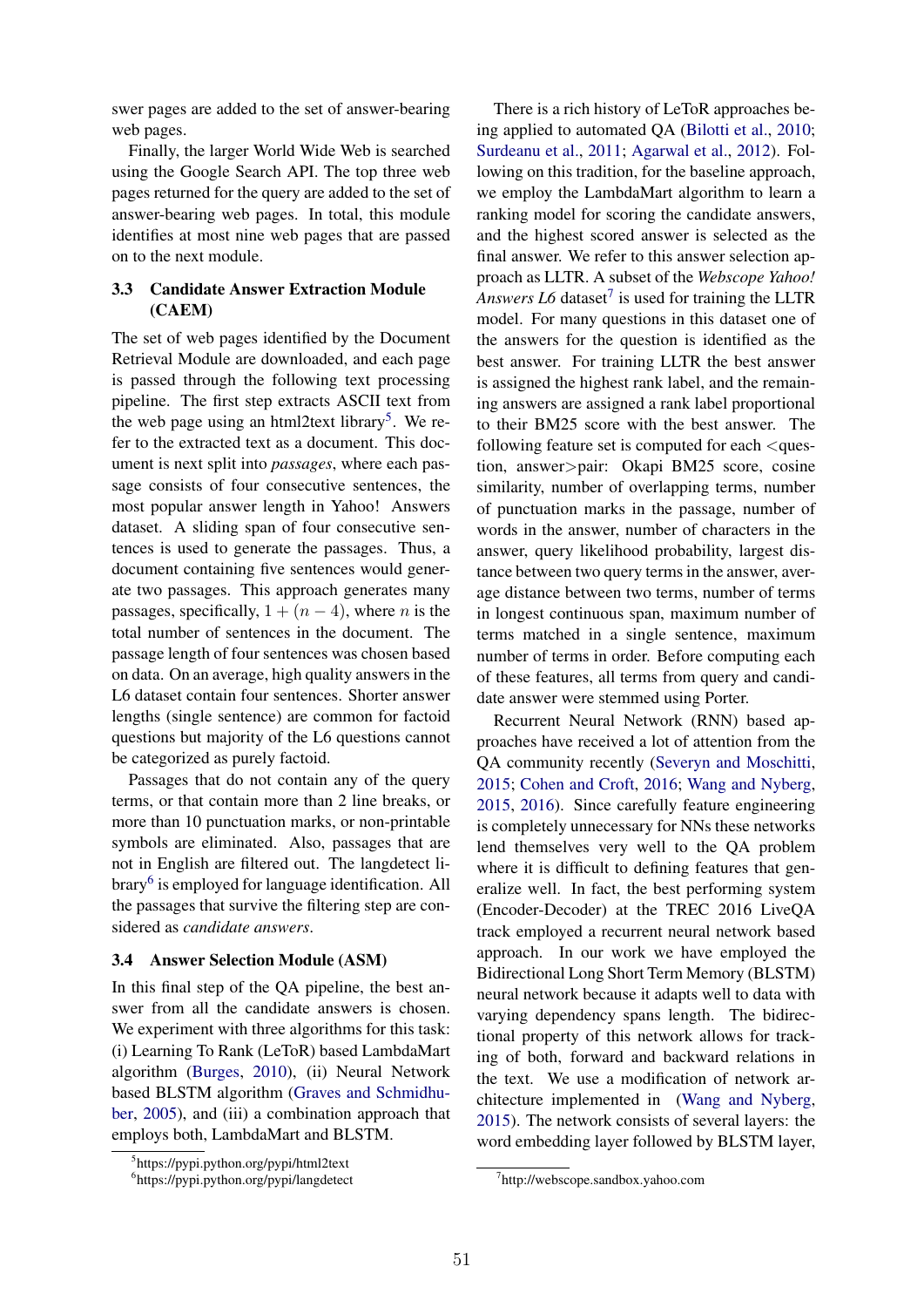dropout layer to reduce overfitting, mean pooling, and dense layer for the output. The output for the network is a number from 0 to 1 identifying how likely the answer matches the question. It was trained with *ADAM* optimizer, with binary crossentropy as a target loss function. To train the network a subset containing 384K *<*question,answer *>*pairs from the *Webscope Yahoo! Answers L6* dataset was used.

The third answer selection approach that we investigate simply combines the above two approaches. The score assigned by BLSTM to each *<*question, answer*>*pair is used as an additional feature in the feature set used by the LLTR ranking algorithm.

## 4 Results and Analysis

We conduct a thorough empirical evaluation of the individual components of our system, and of the end-to-end system. The results of these evaluations are presented in this section.

## 4.1 Query Formulation Module

Evaluation Data: Recall that QFM module is tasked with *understanding* the question, and compiling a set of web pages (URLs) that are likely to contain the answer(s) to the question. Evaluation dataset for this task is not readily available. We had to thus re-purpose the annotated datasets that are available for another task – questionanswer evaluation. Specifically, we used the TREC LiveQA 2015 and 2016 datasets, which consist of 1000 questions each. For each question there are one or more answers, and each answer is assessed for its relevance to the question by a human, and assigned a score between 0 (nonrelevant) and 3 (very relevant). The LiveQA 2016 dataset provides the source URL for each answer. For the LiveQA 2015 dataset we had to locate the source URL for each answer, since it is not included in the dataset. This gives us an annotated set of *<*Question,URL,score*>*tuples which we use to evaluate the effectiveness of QFM.

Baselines: The LiveQA 2015 and 2016 questions consist of three fields, title, body, and category. Since these questions are generated by real users the question can be either in title or in description. Based on this observations we have defined three baselines to compare with the proposed QFM:

- 1. Original-Q: This baseline tests the minimalist approach where no processing is performed on the question. The question is used as query as-is. Here the intuition is that since the questions are authored by humans, no information should be filtered out or added into the original question. As such, the question title, along with the body field is used as the query.
- 2. QuestionMark-Q: This baseline works with the assumption that humans often add superfluous details to the question, and these details typical occur in sentences that do not end with question mark. As such, sentences in title and body fields, that end with question mark are used as the query.
- 3. Unigram-Q: This last baseline seeks to filter out unnecessary information further by removing stopwords, and by applying morphological normalization using Krovetz stemmer to sentences ending with question mark in title and body fields. The terms that remain are treated as unigrams and compiled into a boolean AND query.

Evaluation Metrics: For the task at hand, the generated query is said to be effective if it can retrieve one or more answer-bearing web pages in the first three ranks, since these pages are mined for candidate answers in the next phase. As such, this is a precision oriented task, and thus inspires our choice of evaluation metrics: Precision@ranks1,2,3 and NDCG@ranks1,2,3. The latter models the different grades of relevance that are present in the annotation scores.

Results & Analysis: Table 1 reports the results for the three baselines and QFM with and without site search of Yahoo! Answers. It should be noted that URLs for which human scores are not available are considered non-relevant in this assessment. This is an important point that leads to overall low values seen in Table 1.

The prominent trend in these results is that QFM outperforms all the baselines substantially across all the metrics. The results for the Original-Q baseline demonstrate that using the user question as-is often does not lead to relevant web pages. This justifies the need of a Query Formulation Module. The QuestionMark-Q results show that filtering out the sentences without question mark improves the performance by reducing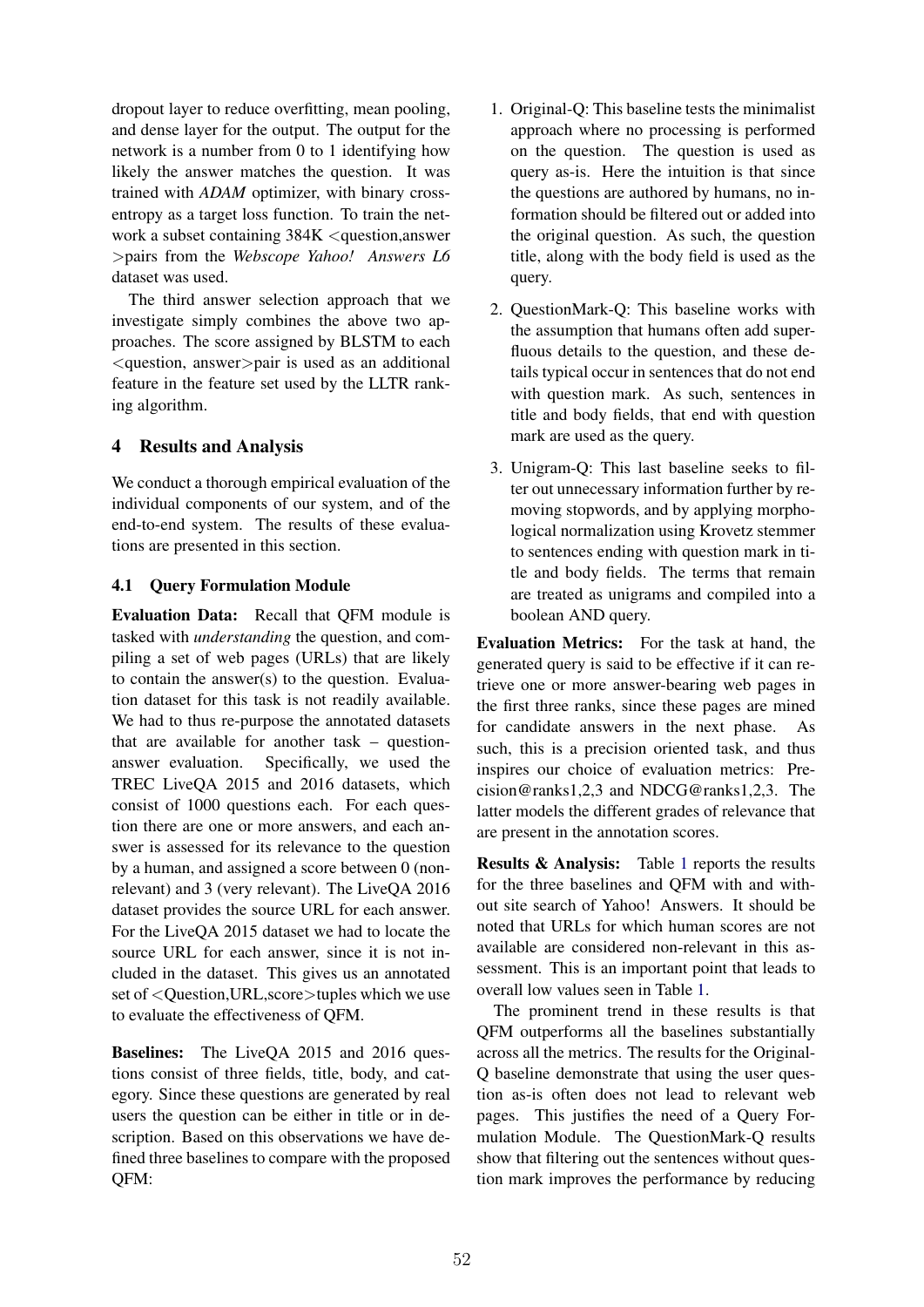|                  | ∼<br>Precision@ |                |       | NDCG@ |                |       |  |
|------------------|-----------------|----------------|-------|-------|----------------|-------|--|
|                  | 1               | $\overline{c}$ | 3     | 1     | $\overline{2}$ | 3     |  |
| <b>TREC 2015</b> |                 |                |       |       |                |       |  |
| Original-Q       | 0.030           | 0.027          | 0.020 | 0.048 | 0.056          | 0.048 |  |
| QuestionMark-Q   | 0.046           | 0.037          | 0.027 | 0.078 | 0.083          | 0.069 |  |
| Unigram-Q        | 0.032           | 0.028          | 0.024 | 0.062 | 0.064          | 0.062 |  |
| <b>QFM</b>       | 0.073           | 0.064          | 0.055 | 0.159 | 0.143          | 0.125 |  |
| <b>TREC 2016</b> |                 |                |       |       |                |       |  |
| Original-Q       | 0.043           | 0.035          | 0.029 | 0.044 | 0.057          | 0.065 |  |
| QuestionMark-Q   | 0.064           | 0.046          | 0.041 | 0.069 | 0.072          | 0.090 |  |
| Unigram-Q        | 0.055           | 0.043          | 0.035 | 0.058 | 0.064          | 0.078 |  |
| <b>QFM</b>       | 0.106           | 0.083          | 0.063 | 0.179 | 0.165          | 0.158 |  |

Table 1: Results of QFM

Table 2: Results of ASM

|                  | <b>NDCG</b> | MAP@  |       |       | MRR@  |       |                |
|------------------|-------------|-------|-------|-------|-------|-------|----------------|
|                  |             | 2     | 3     | 4     | 2     | 3     | $\overline{4}$ |
| <b>TREC 2015</b> |             |       |       |       |       |       |                |
| Encoder-Decoder  | 0.635       | 0.512 | 0.339 | 0.166 | 0.565 | 0.367 | 0.178          |
| <b>LLTR</b>      | 0.622       | 0.484 | 0.316 | 0.155 | 0.549 | 0.352 | 0.156          |
| <b>BLSTM</b>     | 0.656       | 0.546 | 0.347 | 0.174 | 0.587 | 0.379 | 0.205          |
| LLTR + BLSTM     | 0.660       | 0.550 | 0.349 | 0.176 | 0.590 | 0.381 | 0.206          |
| <b>TREC 2016</b> |             |       |       |       |       |       |                |
| <b>LLTR</b>      | 0.648       | 0.512 | 0.346 | 0.217 | 0.621 | 0.381 | 0.241          |
| <b>BLSTM</b>     | 0.671       | 0.559 | 0.379 | 0.254 | 0.648 | 0.403 | 0.288          |
| $LLTR + BLSTM$   | 0.675       | 0.567 | 0.384 | 0.257 | 0.650 | 0.399 | 0.293          |

the unnecessary information and noise. But filtering out stopwords, and loosing the grammatical structure of the question completely is detrimental, which is demonstrated by the Unigram-Q results. As is described in Section 3.1, QFM attempts to balance two conflicting objectives: (i) distill down the question to the bear minimal query (ii) keep the necessary units of the question intact. These results indicate that this intuition behind QFM is correct.

#### 4.2 Answer Selection Module

Evaluation data: To evaluate the performance of ASM, we use the questions TREC 2015 LiveQA evaluation set. Since answers are rated by judges, it is possible to check how good our system is at ordering of these answers.

Baselines: For the baseline, we use the results obtained by Encoder-Decoder system which was the best performing system of 2016 year. They were testing their version of ASM on 2015 data, and therefore we can compare their system to ours on this dataset (Wang and Nyberg, 2016). The performance of their ASM module on 2016 data is not available, we only have access to the results of the overall system performance which we compare to ours later.

Evaluation Metrics: The effectiveness of the system was evaluated using standard evaluation: NDCG (Normalized Discounted Cumulative Gain), MAP (Mean average precision) at rank X, and MRR (Mean Reciprocal Rank) at rank X.

Results & Analysis: Table 2 provides the results for the evaluation of the ASM. LLTR is less effective than the state-of-the-art approach across all the metrics. However, the neural network based approach, BLSTM performs substantially better than Encoder-Decoder and LLTR for both datasets. The results for LLTR+BLSTM illustrate that two approaches have complementary strengths that can be combined to obtain the best results for the task. The difference between LLTR and LLTR+BLSTM is statistically significant.

The results for MAP show that in 55% of the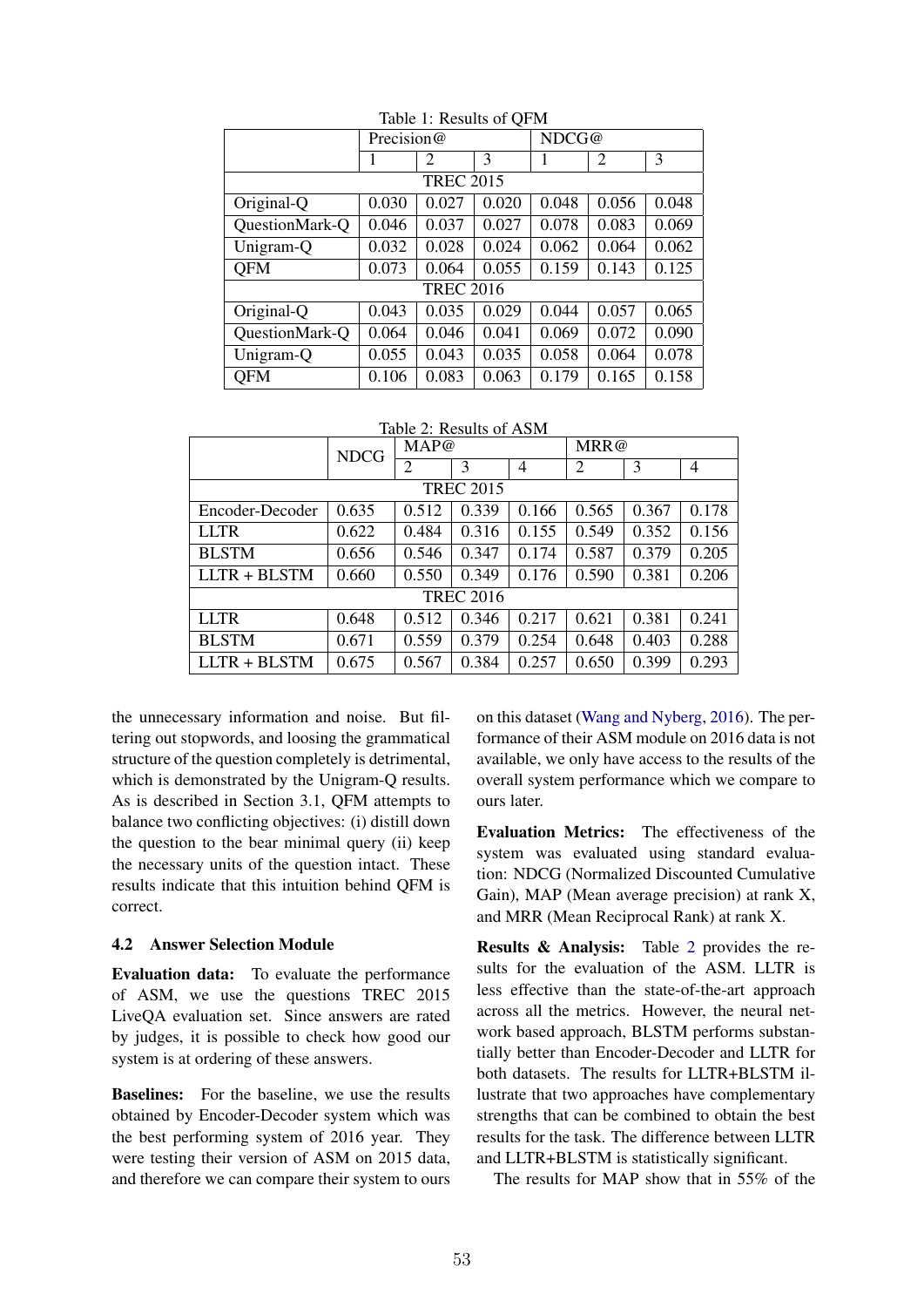cases our system selects the answer with at least fair quality  $(2+)$ , and in  $21\%$  of the cases the quality is excellent. The performance on TREC 2016 is better than on TREC 2015. For reference, Table 2 provides the performance of the TREC 2016 LiveQA winning system – Encoder-Decoder (Wang and Nyberg, 2016), but our system outperforms it. Interestingly, a simple LLTR which relies only on statistical text features is very close in performance to Encoder-Decoder neural network approach. It implies that LLTR is a powerful method with right selection of the features.

We believe that quality of the model can be improved by sanitizing the training dataset. Currently, two main problems are: (i) presence of words with misspellings which make computations of statistical features imprecise; (ii) quality of the best answers manually selected by voters. There exist a few approaches to diminish impact of both issues such as (Chen et al., 2007) for misspellings and (Agichtein et al., 2008) for keeping only high-quality answers.

### 4.3 End-to-end System Performance

Evaluation data: For the end-to-end system evaluation, the existing datasets cannot be reused because the system generated answers can be different from the previously annotated answers. Thus, we undertook the task of manual assessment of the answers generated by our system. Each answer was rated on the same scale as in TREC LiveQA competition which is 0 (non-relevant) through 3 (very relevant). We selected at random 100 questions from LiveQA 2015, and 100 from LiveQA 2016, and assessed their respective answers on the 4-point scale.

Baselines: We compare our results with those produced by the winning systems at TREC LiveQA 2015, and 2016, the Open Advancement of Question Answering (OAQA) (Wang and Nyberg, 2015), and the Encoder-Decoder (Wang and Nyberg, 2016) system, respectively. Both systems are similar - they use Yahoo! Answers and Bing Web Search for candidate answers retrieval. The only difference between them is the strategy of best answer selection. The former system uses a type of BLSTM while the latter uses an encoderdecoder recurrent neural network model.

Evaluation Metrics: We use the official metrics used by TREC LiveQA track. The *succ@X+* is a fraction of answers with grade above X, where X=annotation score + 1. The *avgScore* is the average score of the answers produced by a system, where answer scores' range is 0-3.

Results & Analysis: The results are presented in Table 3. Our system performed substantially better than the state-of-the-art for both 2015 and 2016. This is especially prominent at higher score levels, indicating that our system is able to generate better quality results. For 2015, the system produced 53% of answers which could be considered as fair, 40% questions as good, and 25% questions were considered as excellent answers. For the 2016, 67% of answers have a fair grade, 45% are good and 23% are excellent. The average scores, although higher than those of state-of-theart, indicate that there is plenty of room for improvement.

On an average, the system generates an answer for a submitted question in less than half a minute on a non-specialized commodity computer. The Query Formulation Module transforms the question into a query in 3 seconds, the Document Retrieval Module and the Candidate Answer Extraction Module together take 8 seconds to generate all the candidate answers, and the last module of Answer Selection needs 15 seconds to select the best answer, which amounts to 26 seconds per query, on average.

Table 4 presents examples of the user questions, the corresponding queries, and the answers generated by SFS-QA system. The first example includes an instance of query expansion using MetaMap. The scientific name of *bats*, *Chiroptera*, is sourced from MetaMap. The query generated for the second question shows an example of verb phrase and adjective phrase. Other queries also show examples of noun phrases. In general, these examples illustrate how the QFM module retains the important bigrams and phrases while reducing the superfluous terms. The generated answers, more often than not, provide the necessary information, at least partially.

## 5 Conclusions

We presented an automated question answering system that accepts questions in natural language and responds with a focused answer in less than half a minute. With thorough empirical evaluation we demonstrated that a light-weight questionto-query transformation module can be developed that is also highly effective. We also illustrated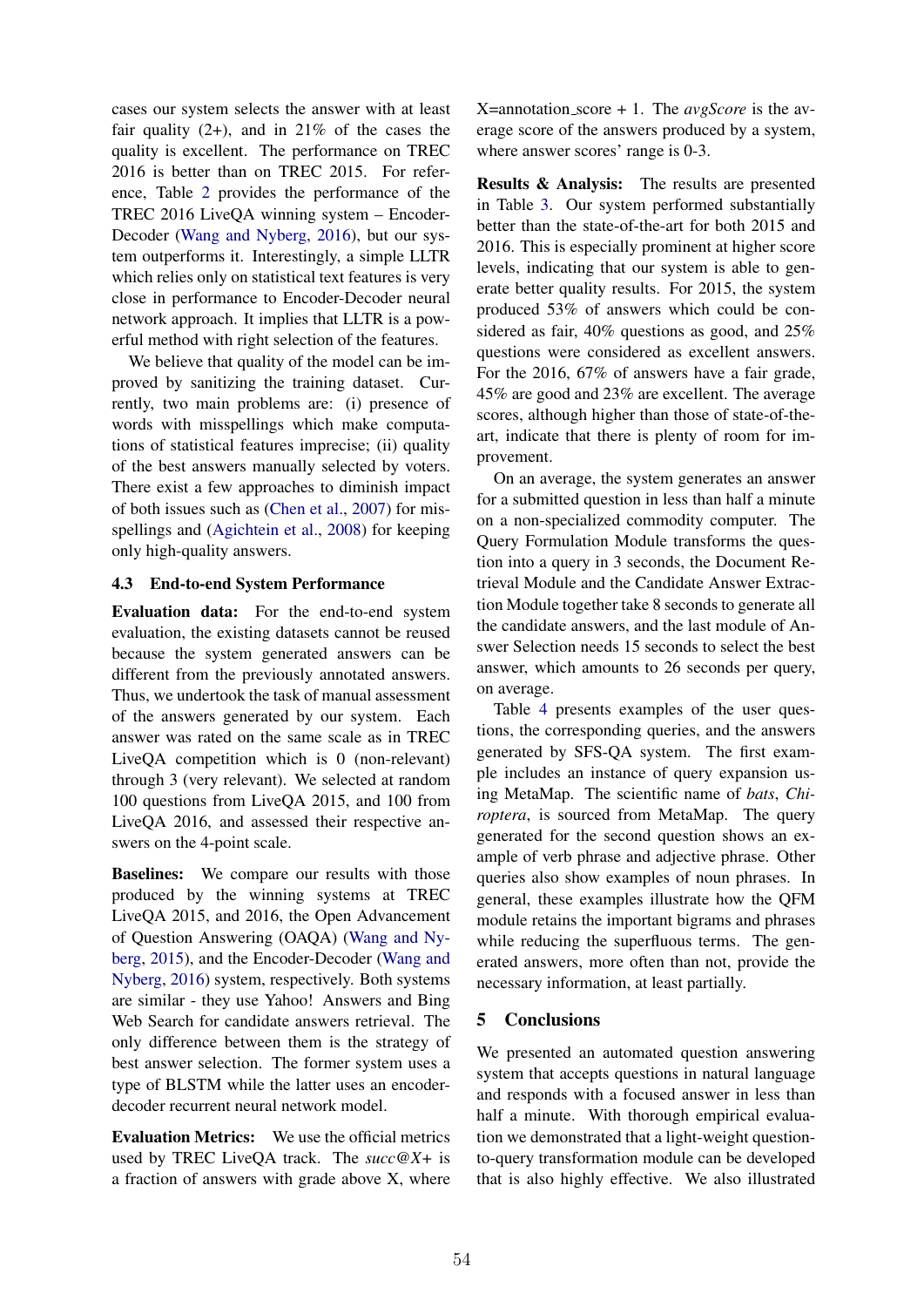|                  | $\arg\text{Score}(0-3)$ | $\sec 2+$ | $succ@3+$ | $succ@4+$ |  |  |  |
|------------------|-------------------------|-----------|-----------|-----------|--|--|--|
| <b>TREC 2015</b> |                         |           |           |           |  |  |  |
| SFS-QA           | 1.180                   | 0.530     | 0.400     | 0.250     |  |  |  |
| <b>OAQA</b>      | 1.081                   | 0.532     | 0.359     | 0.190     |  |  |  |
| <b>TREC 2016</b> |                         |           |           |           |  |  |  |
| SFS-QA           | 1.350                   | 0.670     | 0.450     | 0.230     |  |  |  |
| Encoder-Decoder  | 1.155                   | 0.561     | 0.395     | 0.199     |  |  |  |

Table 3: Overall Results

that various existing information sources can be leveraged to obtain answer-bearing web pages. Finally, we established that advances in deep learning can be utilized to select the best answer for the question.

### References

- Arvind Agarwal, Hema Raghavan, Karthik Subbian, Prem Melville, Richard D Lawrence, David C Gondek, and James Fan. 2012. Learning to rank for robust question answering. In *Proceedings of the 21st ACM international conference on Information and knowledge management*. ACM, pages 833–842.
- Eugene Agichtein, Carlos Castillo, Debora Donato, Aristides Gionis, and Gilad Mishne. 2008. Finding high-quality content in social media. In *Proceedings of the 2008 international conference on web search and data mining*. ACM, pages 183–194.
- et al. Agichtein E. 2015. Overview of the trec 2015 liveqa track. In *Proceedings of TREC.*.
- Alan R Aronson and Franois-Michel Lang. 2010. An overview of metamap: historical perspective and recent advances. *Journal of the American Medical Informatics Association: JAMIA* 17(3):229–236.
- Matthew W Bilotti, Jonathan Elsas, Jaime Carbonell, and Eric Nyberg. 2010. Rank learning for factoid question answering with linguistic and semantic constraints. In *Proceedings of the 19th ACM international conference on Information and knowledge management*. ACM, pages 459–468.
- Christopher JC Burges. 2010. From ranknet to lambdarank to lambdamart: An overview. *Learning* 11(23-581):81.
- Danqi Chen and Christopher D Manning. 2014. A fast and accurate dependency parser using neural networks. In *Proceedings of EMNLP, 2014*.
- Qing Chen, Mu Li, and Ming Zhou. 2007. Improving query spelling correction using web search results. In *EMNLP-CoNLL*. Citeseer, volume 7, pages 181– 189.
- Daniel Cohen and W Bruce Croft. 2016. End to end long short term memory networks for non-factoid

question answering. In *Proceedings of the 2016 ACM on International Conference on the Theory of Information Retrieval*. ACM, pages 143–146.

- Alex Graves and Jürgen Schmidhuber. 2005. Framewise phoneme classification with bidirectional lstm and other neural network architectures. *Neural Networks* 18(5):602–610.
- et al. Oh J. H. 2012. Why question answering using sentiment analysis and word classes.
- Yuval Pinter and Roi Reichart. 2016. Syntactic parsing of web queries with question intent. In *Proceedings of NAACL-HLT 2016, pages 670-680*.
- et al Qiaoling Liu. 2016. When web search fails, searchers become askers: Understanding the transition. In *Proceedings of SIGIR 2012*.

Higashinaka R. and Isozaki H. ????

- Soricut R. and Brill E. 2006. Automatic question answering using the web: Beyond the factoid.
- Denis Savenkov and Agichtein Eugene. 2016. When a knowledge base is not enough: Question answering over knowledge bases with external text data. In *Proceedings of the 39th International ACM SIGIR conference on Research and Development in Information Retrieval. ACM, 2016.*.
- Aliaksei Severyn and Alessandro Moschitti. 2015. Learning to rank short text pairs with convolutional deep neural networks. In *Proceedings of the 38th International ACM SIGIR Conference on Research and Development in Information Retrieval*. ACM, pages 373–382.
- Anna Shtok and Idan Szpektor. 2012. Learning from the past: Answering new questions with past answers. In *Proceedings of the 21st International Conference on World Wide Web*. pages 759–768.
- Mihai Surdeanu, Massimiliano Ciaramita, and Hugo Zaragoza. 2011. Learning to rank answers to nonfactoid questions from web collections. *Computational linguistics* 37(2):351–383.
- Stalin Varanasi and Gnter Neumann. 2015. Question/answer matching for yahoo! answers using a corpus-based extracted ngram-based mapping. In *MLT-Lab DFKI D-66123, 2015*.